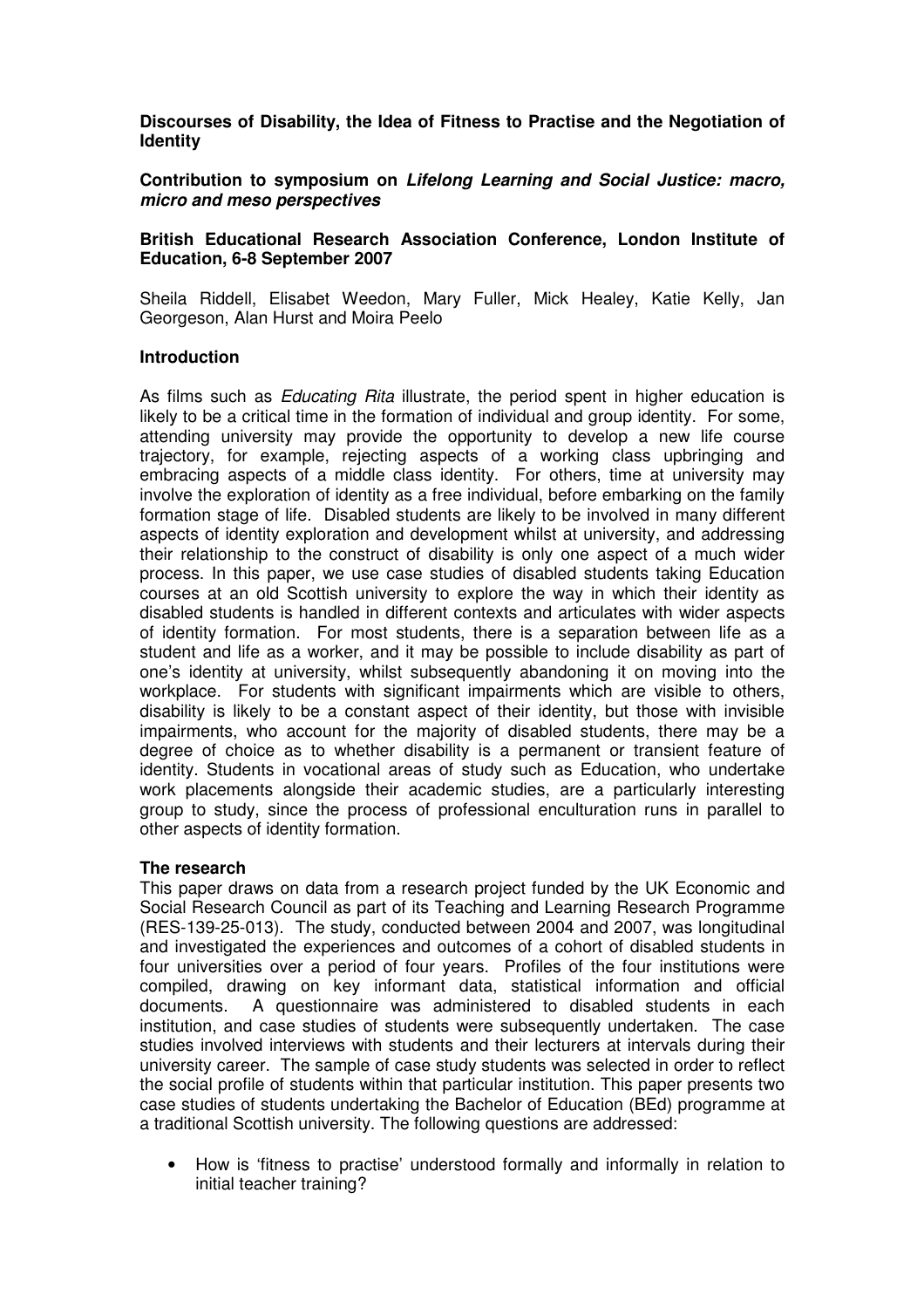- How do students understand their impairment and how does this understanding appear to have evolved during the course of their school experience, university education and transition to the workplace?
- At what point do students choose to disclose an impairment at university and on work placement and why?
- Do ideas about 'fitness to teach' appear to have had an impact on the student's decision to disclose an impairment?
- What has been the effect of disclosure on the individual's access to resources, reasonable adjustments and identity in the university and on work placement?

# Discourses of disability, the negotiation of identity and fitness standards in teaching

The negotiation of individual identity clearly does not take place in a social vacuum, but occurs as a result of complex negotiations with significant others (Hjörne and Säljö, 2004). With regard to the case of disability in the developed world, there are contradictory forces at work, some of which push individuals into embracing a disabled identity and some of which continue to stigmatise disability. Stone (1984), for example, noted the rapid expansion of people identified as disabled in the US and suggested that in societies where goods are distributed on the basis of work rather than need, disability fulfils an essential role in justifying the allocation of some resources to individuals on the basis of need. This explains why the percentage of those counted as unemployed in countries such as the US has declined over time, whilst the proportion of those counted as requiring income support on the basis of disability has increased (Bloch and Prins, 2001) and the UK (Riddell et al, 2005), where 18% of benefits claimants are classified as unemployed, compared with 62% who are classified as sick or disabled. In the context of education, Tomlinson (1982) noted the tendency to expand the category of special educational needs to include those experiencing social disadvantage, thus enabling a discourse of individual deficit to override those of social disadvantage, a trend which is clearly exemplified in the new category of additional support needs which has been introduced in Scotland. The category of disability, Stone suggested, was not infinitely elastic, since those included were able to claim additional resources to meet their needs. At a certain point, the state was likely to decide that too many resources were being expended to meet quasi-infinite demands, and at this point efforts were likely to be made to retract the category's boundaries. This is clearly evident in active labour market policies in the US and Europe, which attempt to quell the flow of new disability benefits claimants. In education, a device which has been used to curb funding is to devolve budgets to schools, so that hard decisions about spending priorities are made at a local level and with limited funds. A further impetus associated with the expansion of the category of disability comes from the disability movement and the Disability Rights Commission, which have challenged the negative image of disabled people in society and have tried to encourage people with an impairment to group together under the common banner of disability in order to maximize their political impact (Oliver, 1990). The expansion and retraction of the category of disability is clearly likely to have a major impact on the identity of people, who at different times, will either fall within or outwith its boundaries.

As noted above, whilst there are some pressures in developed societies to expand the category of disability, contrary pressures exist which lead people to reject such a label. In particular, disability may be associated with the idea of a 'spoiled identity' (Goffman, 1990), thus pressurizing individuals to pass as non-disabled wherever possible. In the caring professions, this tradition is reflected in the imposition of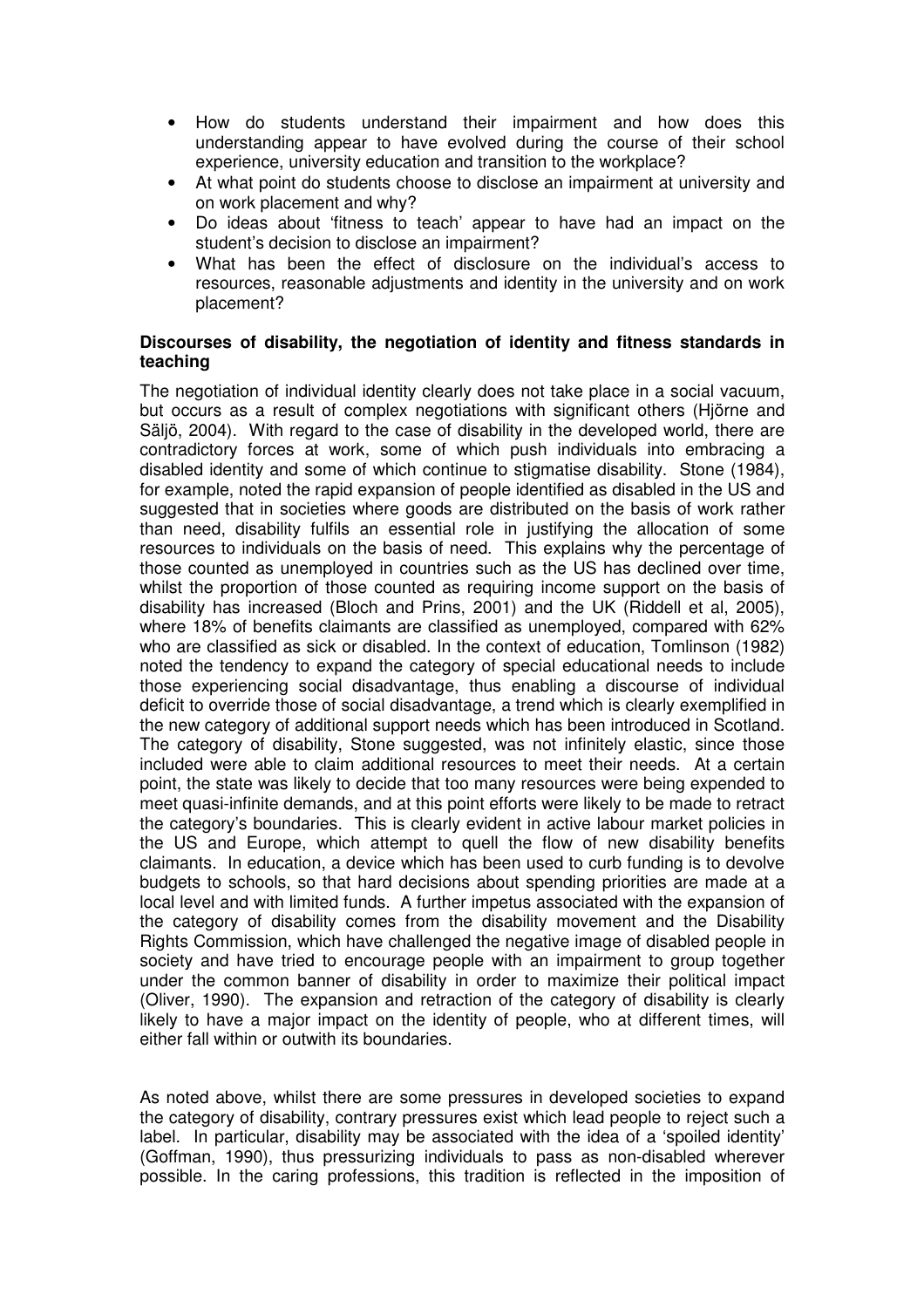fitness to practise standards, which were introduced with the specific purpose of barring unsuitable people from working in professions with high levels of contact with the public. For example, the Nursing and Midwifery Council, which regulates the nursing profession in England, Wales and Scotland, maintains that nurses must be of 'good health and good character' and operates fitness testing at the point of registration. Entry to teaching, medicine and social work are similarly controlled by regulatory bodies, although the standards are framed differently in the various professional arenas and applied differently in different jurisdictions of the UK.

The General Teaching Council for Scotland was established in 1965 to regulate the teaching profession and fitness to practise standards were formalized in regulations introduced in 1993. Applicants for teacher training had to satisfy the medical practitioner for the particular institution that they were 'medically fit to teach'. Teaching in Scotland differs from the other caring professions in that, following a consultation in 2004, it was decided to remove the fitness to practise standards on the grounds that they were anachronistic and ineffective in identifying individuals who might pose a risk to children. The consultation is available at http://www.scotland.gov.uk/consultations/education/medicallyfit.pdf, The document notes that the medical standards were initially introduced to protect children from infectious diseases such as tuberculosis, but such conditions are now quite rare and would only be detected in the later stages. Conditions such as HIV would only be detectable if laboratory tests were carried out, which were not part of the medical examination, and individuals with blood born viruses might well be asymptomatic. Psychiatric problems, it was noted, might also pose a threat to children, but there was no degree of certainty in relation to identifying which candidates might be dangerous. The General Teaching Council for Scotland published a General Code of Practice in 2002 and competency standards for full registration, which were deemed to supersede the requirement for separate health and fitness checks, particularly in light of the extension of the Disability Discrimination Act to cover the activities of professional regulatory bodies. Despite the abolition of the fitness to practise standards, employers of teachers in Scotland require future employees to disclose whether they are disabled and, if deemed necessary by an occupational health practitioner, undergo a medical examination.

By way of contrast to the situation in Scotland, the Department for Education and Skills in England still insists that standards on physical and mental fitness to teach must be met by entrants to initial teacher training and qualified teachers. These standards are set out in Circular 4/99 Physical and Mental Fitness to Teach of Teachers and of Entrants to Initial Teacher Training (DfEE, 1999). The Circular explains the Secretary of State's powers to 'bar' a teacher on 'medical grounds' under 1993 Regulations, which have since been repealed. The Circular appears to contain two possibly contradictory messages, one suggesting that teaching may be an unsuitable career for disabled people, the other pointing to the benefits of including a higher proportion of disabled people in the teaching workforce. It states:

Teachers and those training to become teachers need a high standard of physical and mental health to enter or remain in the teaching profession, as teaching is a demanding career and teachers have to act in loco parentis for the pupils in their charge. The health, education, safety and welfare of pupils are important in deciding on an individual's fitness to teach (B1.1)

Shortly afterwards, a slightly different message is given:

Disabled staff can make an important contribution to the overall school curriculum , both as effective employees and in raising the aspirations of disabled pupils and educating non-disabled people about the reality of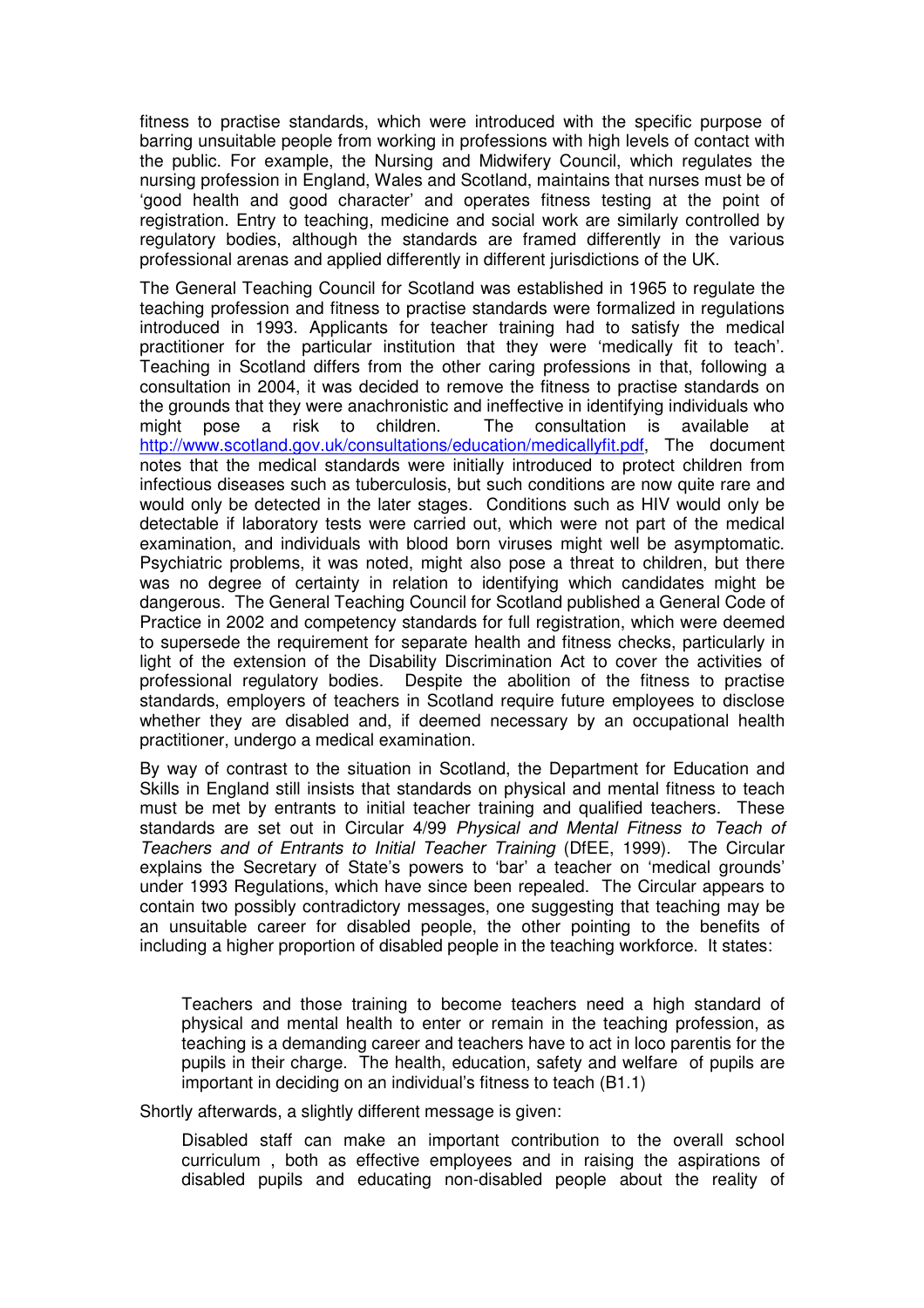disability. Many disabled people will be medically fit to teach, though employers may have to make reasonable adjustments under the DDA to enable disabled people to carry out their duties effectively. (B.2.1)

At the time of writing (June 2007) the Pensions and Medical Fitness School Work Force Group of the Department for Education and Skills was in the process of drafting amendments to the Circular to make it compliant with the DDA.

In 2007, the Disability Rights Commission (DRC) undertook a Formal General Investigation into Fitness to Practise standards in the teaching, nursing and social work and concluded that these discriminated against disabled people in the profession, leading them to conceal their impairments or to leave their chosen profession early, reflected in very low numbers of disabled people in these fields. The DRC also argued that the standards acted as a deterrent to disabled people who were considering entry to the profession, and that occupational health tests applied by prospective employers might also deter disabled people from applying for teaching jobs, rather than being used to identify the reasonable adjustments which might be helpful, as required by the Disability Discrimination Act.

This perception is confirmed by data from the General Teaching Council for Scotland, which shows that, whilst disabled students make up about 3% of all disabled students in Education, they account for a much smaller proportion of teachers on the Teacher Induction Scheme (the one year school-based programme which all Education graduates undertake after their initial training). The number and percentage of teachers on the induction scheme is shown in Table 1.

#### (Table 1 about here)

The case studies which we present below are of students who entered a BEd course at a time when the fitness standards were still operational, although these were abolished during the course of their four year period of study. One student had a hidden impairment (dyslexia) and the other had cerebral palsy which affected his mobility, but which often allowed him to pass as non-disabled. Studying the experiences of those with hidden, or almost hidden, impairments is particularly important, since they represent by far the largest group of disabled students, and, precisely because of the invisibility of their condition, have to face dilemmas in relation to disclosure at many points in their personal and professional lives. The case studies illustrate the individuals' profound ambivalence in relation to the category, and the way in which the external environment is critical in terms of permitting or precluding disclosure. They also illustrate the high degree of anxiety provoked by the pressure to prove that one is fit to practise as a teacher, even though the requirement for a formal medical examination was abandoned in 2004.

#### Case study 1: Jean

Jean was a married mature student with three children who had decided to return to higher education to study a course which would allow her to find local employment. Her husband, a fire fighter, worked shifts and was therefore available to help out with childcare. She was from a working class background and her siblings had taken very different life courses:

My dad was a woodcutter and saw miller and my mum was a stay at home mum, my sister worked in a shop – she is now a beauty therapist, she has been to college [and has got an HND] … my other brother, he is doing fantastically …he is the top company manager for Asia … he speaks fluent Japanese, he is married to a Japanese woman, but he started working from the bottom up … My other brother is a JCB digger and does motor cross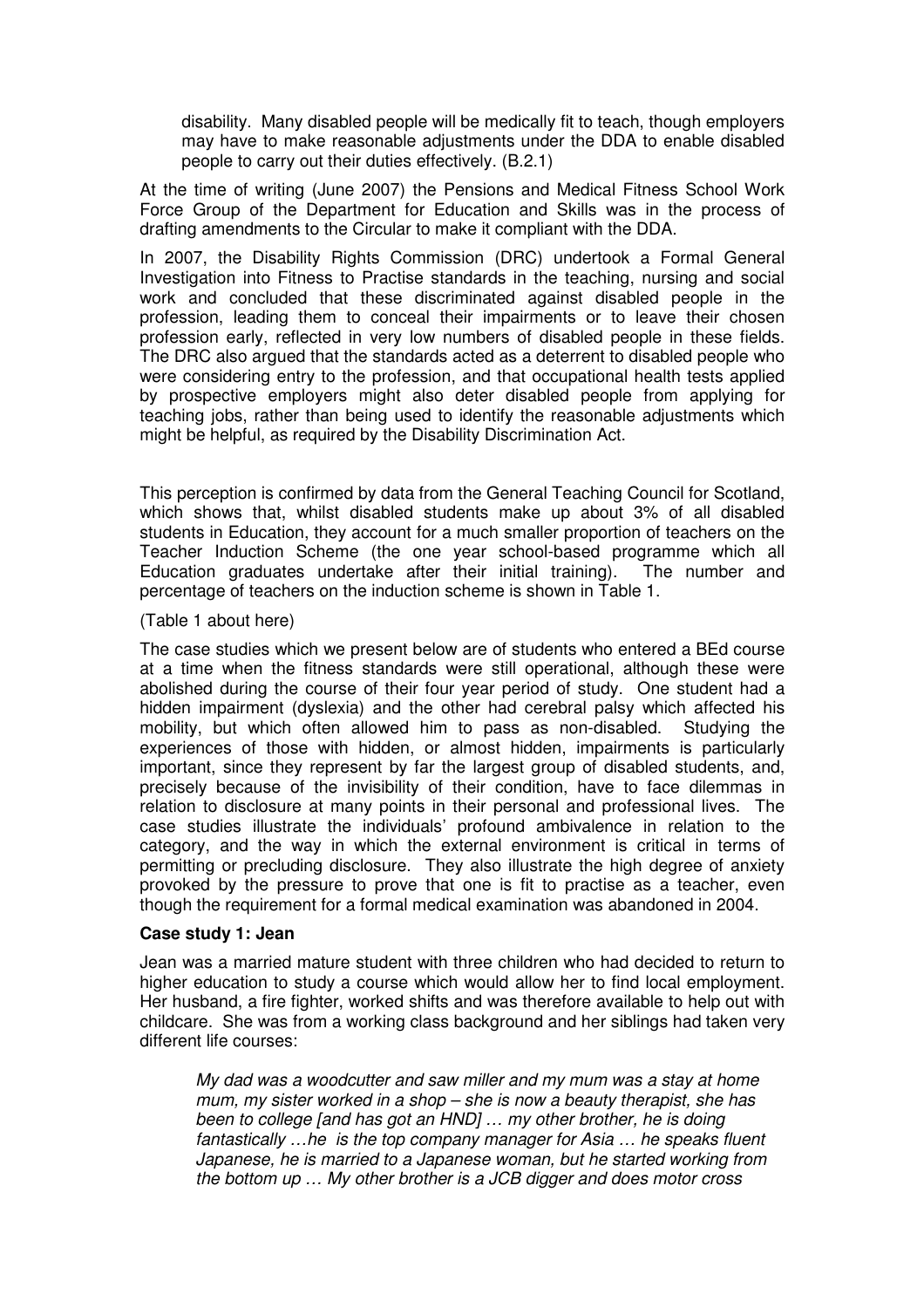racing. (Interview 1, year 3, p. 23)

### Identification of disability

Jean always struggled with her spelling, both at primary and secondary school. She was not diagnosed as dyslexic at this stage but was provided with remedial help. When she was at school there was, in her view, a great deal of stigma associated with receiving remedial help. One of her teachers found a way round this by asking her to take a message to somebody so that the other children did not know where she was going.

It had been clear at primary school and between identifying my erratic spelling and at secondary school [in] English. My teacher was fantastic and sent me to remedial classes but under the cover of doing … messages. Because when I was at school there was a lot of stigma attached to remedial classes so she would say 'could you go and do me a message … they couldn't diagnose what I had ..." (Interview 1, p. 3)

She was thus provided with support of some kind, but this was not formalized. Dyslexia was eventually identified when she went for her medical on entry to the institution. As noted above, in 2004 the General Teaching Council for Scotland dropped its requirement for a medical examination to determine fitness to practise. Jean was among the last cohort required to undergo the examination and in the course of a discussion about her general health she disclosed worries about her spelling. Rather than using this as a reason for barring Jean from entry to teacher training, the doctor suggested that she might have a dyslexic-type difficulty which could be managed with reasonable adjustments on the course and in the workplace. Indeed, the doctor herself experienced similar difficulties:

…then in my medical she asked me 'Do you have [spelling problems]?' because I was so petrified with my application form that I had spelt something wrong, so I had everybody checking it and I was like 'I do …but will that hold me back from getting in?' and she said 'No, it shouldn't at all'. And she was a doctor and it had never held her back.

Following appointments with the Disability Office and an educational psychologist, dyslexia was formally diagnosed and the Disabled Students Allowance awarded. However, the process was lengthy and support in the form of a laptop and software packages was not available until the second year of the course.

#### Disability and identity

Jean felt that there was a real stigma attached to having reading and writing difficulties:

I come from a generation where it was looked on very badly and you were regarded as being stupid and dunce and things like that …I didn't tell my mum for ages ... (Interview 1, p. 6)

As a result, she was wary of discussing her diagnosis of dyslexia even with close family and friends. Her daughter had also been diagnosed with dyslexia and Jean commented on the difference in attitude towards dyslexia in her daughter:

My oldest has been diagnosed with dyslexia … it's been really good because [she is] younger than I was and she is really resolved not to see it as a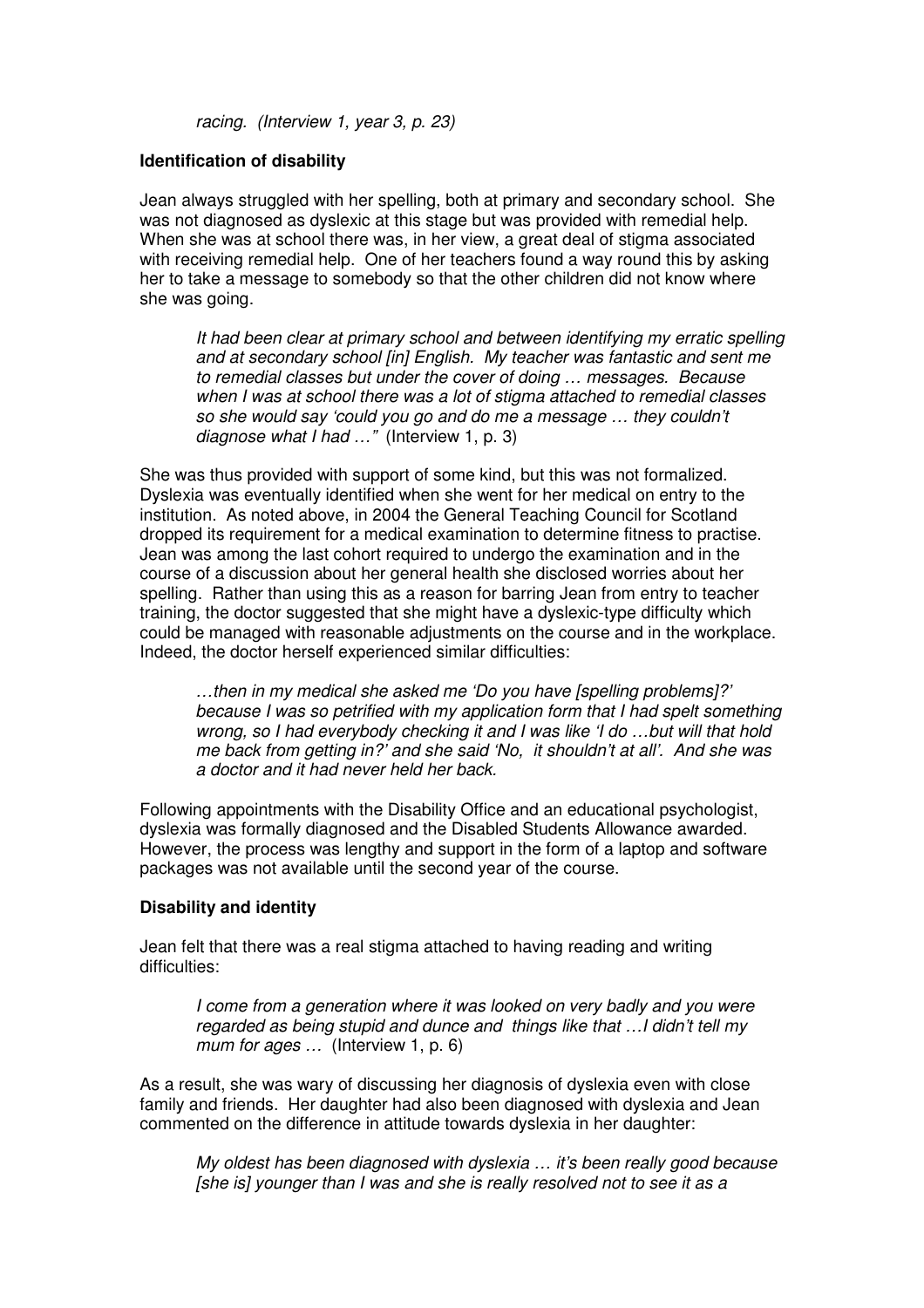disability but she is really resolved to say that's OK, I just do things and be different, I have strengths in that and my friends has strengths in that …. You know she just felt it is normal life and she doesn't have the whole label hang up as I would. So it is really good to see her because I was aware she could be and me and my husband did a lot of chatting to her and preparing her … so she is really comfortable which is nice. (Interview 2, p. 25)

However, she herself found it impossible to see herself in terms of the discourse of difference, and continued to have an ambivalent relationship with the concept of disability:

I don't like the word ... not able, because of the 'dis'. They changed ... Capability Scotland and things, and there's ability groups rather than disability. I don't like it and I still don't know ... I still won't class myself as disabled (Interview 1, year 3, p. 18)

She went on to explain her image of a disabled person as a wheelchair user, even though she saw this as 'shocking' and 'awful' in revealing her own prejudices. However, being categorised as a disabled student did not sit easily with her overall sense of self:

I still get emails from the Disability Office to register with [a disability group]. I kind of think 'I am not disabled' …. I mean there is one argument that you know labelling it might give you more resources and yeah, it has given me extra time which I am really pleased with … but then I kind of think well, I don't know … we all have strands and areas of development that can be worked on. (Interview 1, year 3, p. 19)

#### Experiences of teaching, learning and assessment

Jean's course involved a mixture of academic work in the university and placements in school. In the university, the Director of Studies was intended to inform all tutors about her requirements for reasonable adjustments, but this happened in a somewhat haphazard manner. Some lecturers were very sympathetic, adapting their teaching style and providing emotional support:

And at the end of the workshop I was just upset [about the difficulties posed by dyslexia] …and I spoke to her and was saying 'What can I do [about my dyslexia?]'. She was like 'See this as a positive thing, this is going to make you a better teacher for the children who have struggled, that you will be able to identify with their struggles …' and then afterwards she did things, and I knew she was doing them because of me but she never ever made a fuss. Like simple things, if she put an overhead up in a lecture theatre, or even a workshop, I found it hard to keep my place and I can't actually follow it on a piece of paper …she would either take another blank piece of paper, turn it over and lay it down and, either do paragraph by paragraph, or line by line if it was a really difficult font. And she would read it out as well so I would get it audibly and visually and that was really good. She used a lot of videos to say things, a lot of practical work… It was very much you know, hear one, see one, do one, teach one if that makes sense. (Interview 1, p. 7)

Other lecturers had a rather more casual teaching style and did not appear to make any allowances for the difficulties experienced by some students:

When the overheads are up I make a point of always sitting at the front so I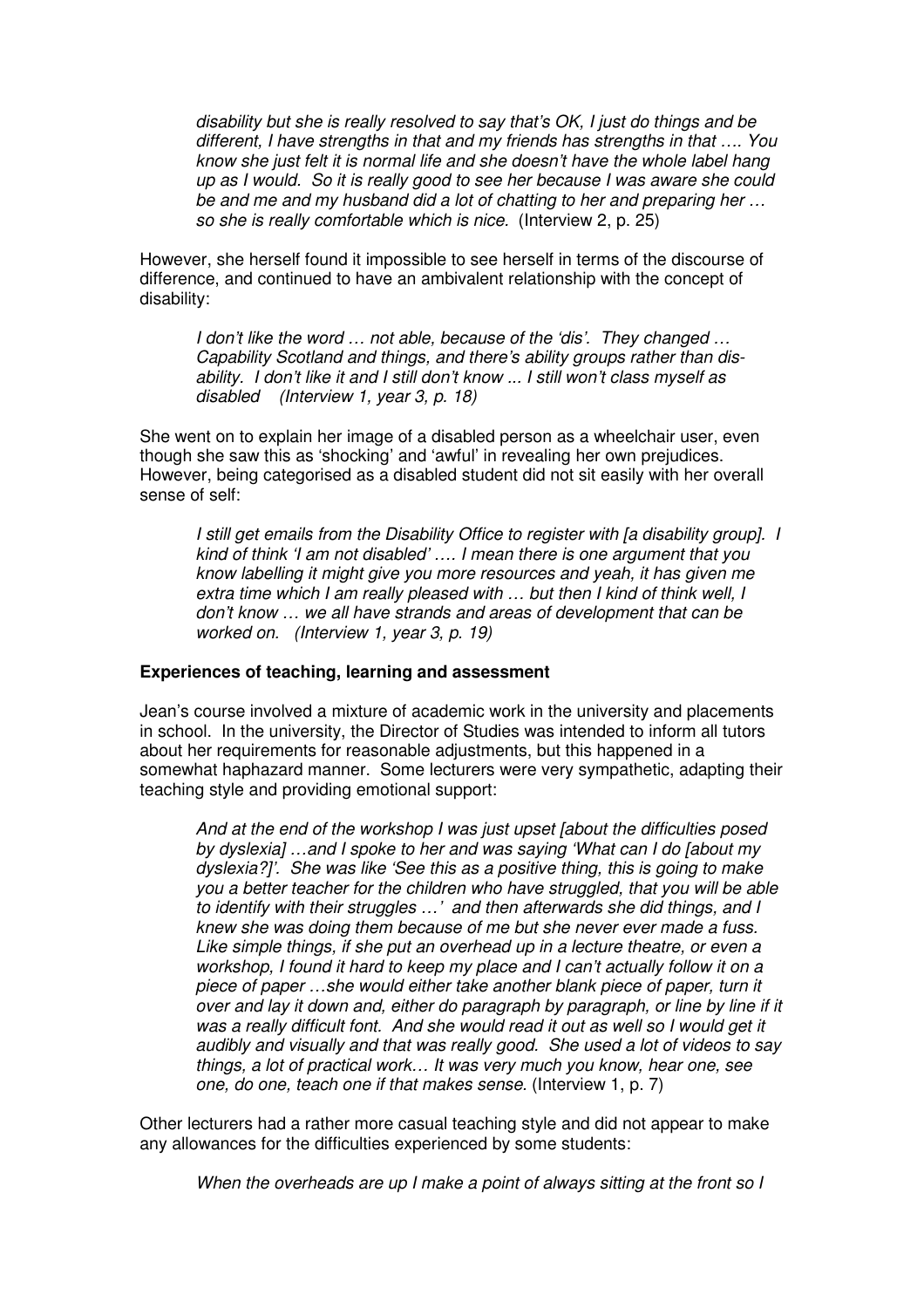can see what is going and you know you can hear the lecturer and I am not distracted by people chatting about what they have done at the weekend or texting or whatever … She [the lecturer] actually moved more into the group so visually I am not seeing her because she is obviously aware that there are people chatting about what they've done at the weekend … so she is trying to catch their attention. So she moves into the group as overheads are swishing on and off, she is talking about something else which is so important that I am supposed to be taking [it] down and I am a bit like … 'What do you want me to?' (Interview 1, p. 8)

Lecturers within the School of Education had radically different understanding of and sympathy towards the needs of students with a diagnosis of dyslexia and the suitability of teaching as a career for disabled people more generally:

There is a feeling amongst teacher trainers that there is a bottom line in terms of showing the children correct grammar, correct spelling, correct English, whatever. And if you are going to teach and you are writing worksheets for children where the grammar is wrong or the spelling is wrong or your notes on the board are full of errors, then somehow you are giving less than decent education to youngsters. So there is a line beyond which you really ought not to be a teacher. Now I share that. I am not saying that necessarily that is what happens with a dyslexic student. I have had some dyslexic students, in fact I have had already this year in my PGCE physics group, who have talked to me about struggling with various issues and I have talked to them. I have said 'OK, you do understand that the bottom line is that whatever you write on the board has got to be correct. In terms of lesson planning, it is your job to plan and if you are finding planning difficult or it takes extra time, you are going to have to allow extra time for it as a professional.' And the students are usually very good with that. I have not actually been in a situation where I have thought that student shouldn't be in the classroom. But I did worry that one day I am going to find someone for whom the challenge is such that it is transparent to the world. On the other hand, I am big enough to realise that some spelling errors on the board may be completely over-balanced by a cracking good personality and planner and engager with the children. I am realising that I have got some values that I am struggling with here. And I am aware of that. (Lecturer 3, Post observation interview year 2, p. 7)

Others felt that the university lecturers themselves were sometimes deficient in their knowledge of disability issues and the values which they were modeling for their students:

There are people teaching on the social justice and inclusion course who have no awareness of some of the issues around or preferences of people with particular disabilities. Being called disabled students or students with disabilities. Or deaf students or Deaf with a capital. None of that awareness of the nuances or what the implications might be. What the students hearing staff using those words might pick up from that. Just shocking that a course on social justice and inclusion is staffed by people who do not know. (Lecturer 4, Post-observation interview, year 3, p. 7)

Despite the variability of practical and emotional support, Jean felt that her university experience had been largely positive and the adjustments made, in terms of extra time in exams and access to lecture notes in advance, were adequate. However, as illustrated below, her experience of school placement was much more difficult.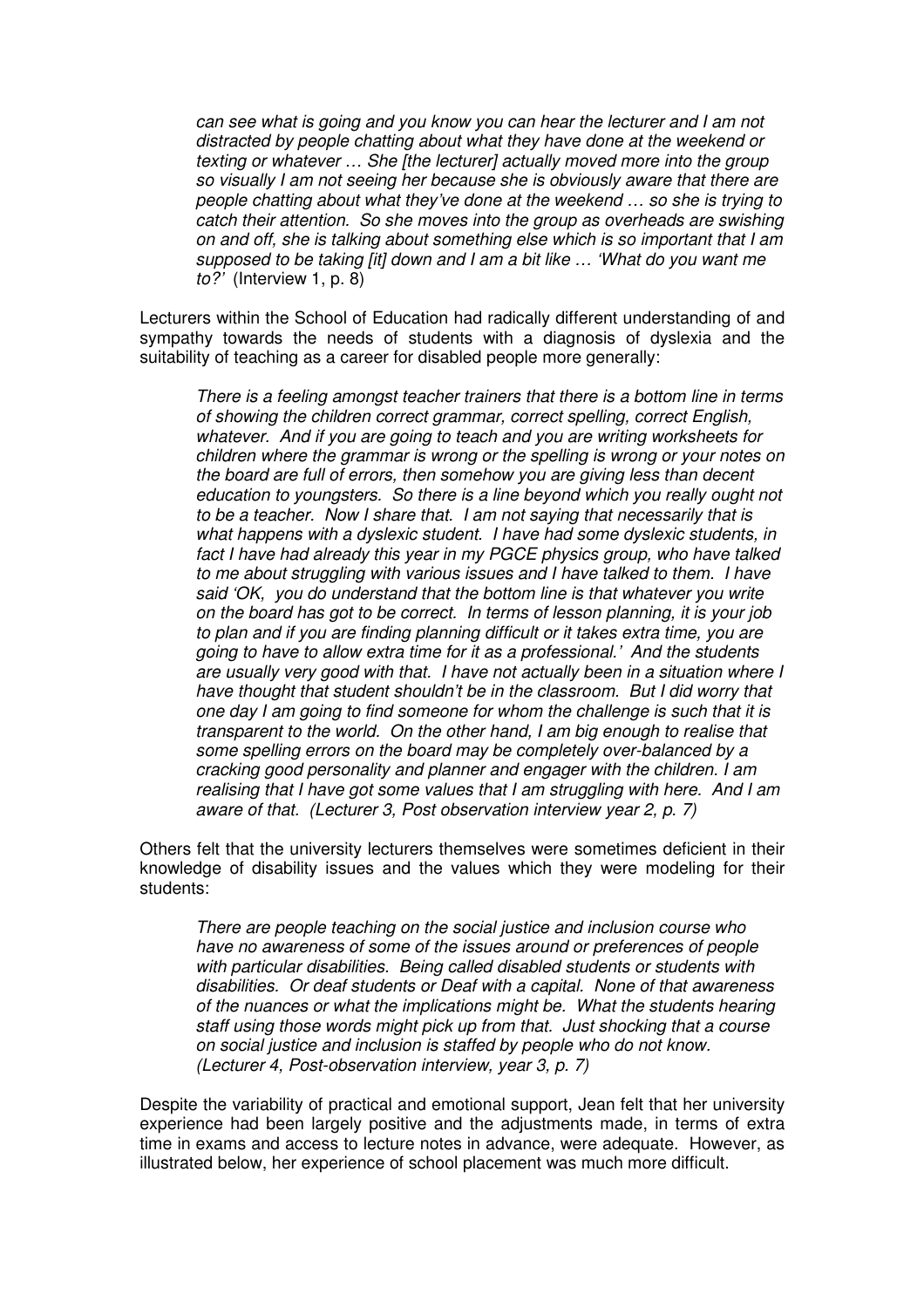# Work placement

Jean had one main placement during second year, a five week period in a nursery, when she decided not to disclose her dyslexia because the placement was very short. However, she devised a note-taking system:

We had to do team meetings and be part of the team ... normally I would have a kind of shorthand code that I would use in lectures … but I am more aware of people watching so I would be more longhand and then I would have a complete blank …so I tended to take them home at night and check …so that was OK … What I tended to do was I carried a post-it pad with me and where a child did anything that I had to observe or if I had to observe parents or staff even I would do little notes and keep it on a post-it pad and write up my observations at night. There was a kind of a comment about that, not in a big way but when I went for one of my interviews with my head teacher … she was excellent …she did say 'you know we don't always have time for notes and things' … I don't know how anybody holds that much information because there were hundreds of kids at this nursery, fifty in the morning and fifty in the afternoon …but the staff seem to know and they would recall very easily at meetings whereas I tended to recall from my [notes].

She was also concerned about the way in which staff discussed specific learning difficulties:

They would make a comment about when a parent had come in and said 'I am concerned my child may be dyslexic'. There was a little girl who was showing signs of dyspraxia, always walking on her tiptoes, and there were a few comments, not from the head teacher, not from the teacher but from the other staff. And it might not have been the main staff, it might even been the auxiliary, classroom assistant …I felt a little bit like it was unprofessional and one part of me did feel like saying at the end 'Well you know, have faith in your kids, you know try and keep referring them because if they can achieve' … but I didn't in the end. But yeah … it was interesting to see people's attitudes." (Interview 2, p. 17)

In year 3, the students were on placement for almost the whole of semester 1 and issues arose around disclosure. This created considerable problems for Jean and left her feeling unhappy about her relationship with the first teacher on her teaching practice. She was also upset about the manner in which she was challenged by her Director of Studies (DoS) in relation to disclosure and whether she really ought to be a teacher:

I spoke to her [DoS] and she was a bit like 'Well you are going to have to explain to the school as it is, because when you do your probationer year it has to be disclosed'. So I was really shocked by that and felt very bruised that this was going to have to happen, and then she actually questioned whether I should be teaching in the first place. So I felt really, really bruised after that. She probably wasn't aware of, because I mean I still find I struggle with this, you know, it's the generation I come from ... So ... one of my good friends said to me 'Well I think you should just do it [name] and tell them and get the emotional stuff over and done with this year'. And I spoke to one of the tutors from last year [name] and she is lovely, and she gave me the same advice. (Interview 1, year 3, p. 6)

She decided to discuss it with her first placement teacher but not until a week into the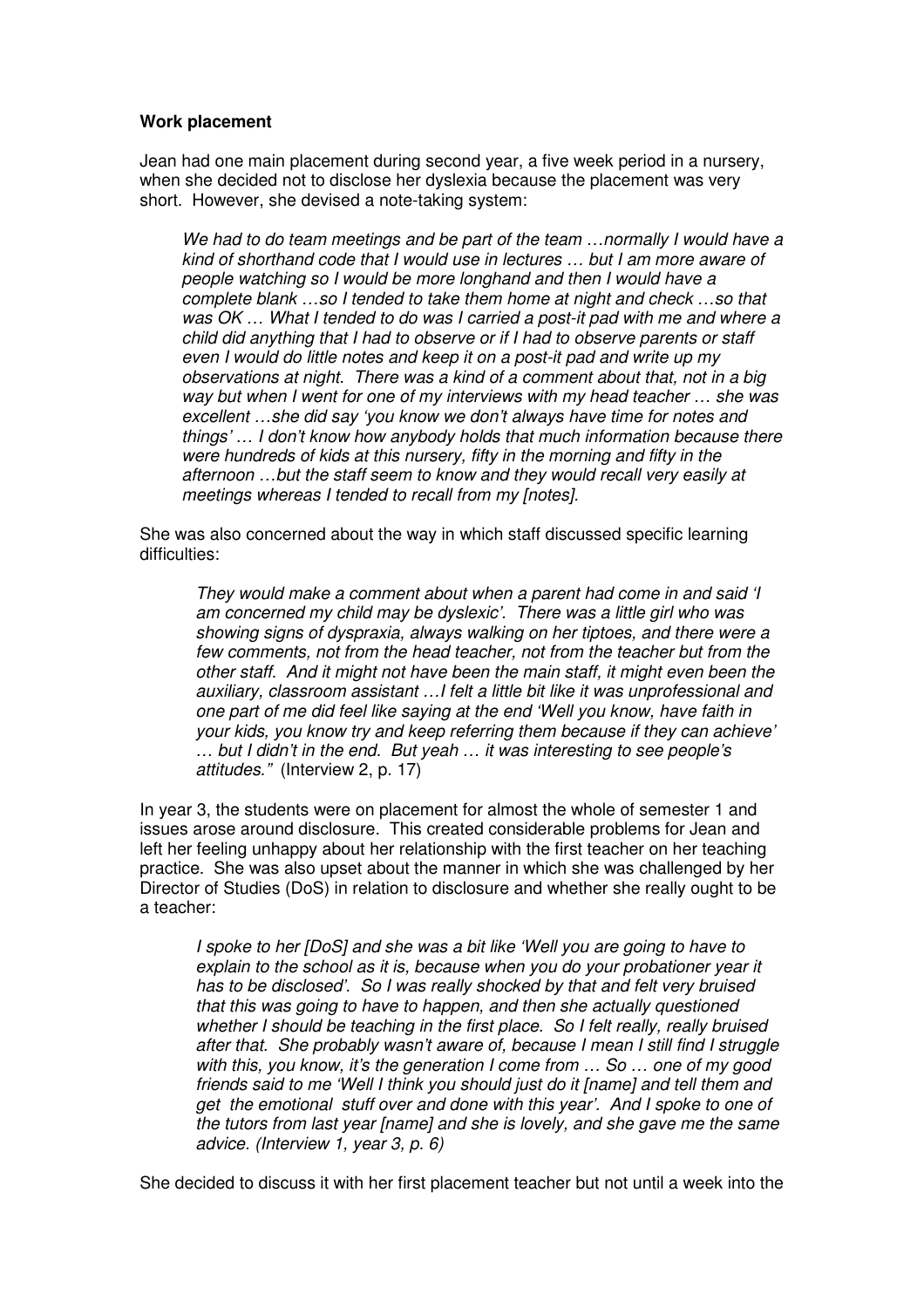placement when she hoped she would have proved herself to be sufficiently competent.

I told my teacher at the end of my first week, beginning of my second, because I had got some major things done and I thought 'Well, she knows that I am a hard worker …' and her expression was, I will never forget, her expression was 'Really!'. And I just said to her 'Yes, you know I cope' and stuff and then the next day I went in and she was very close to another teacher in the school, and I felt like I had been discussed, and there was kind of looks being made and things, and then that teacher, from then onwards treated me like a child, and was very, very picky. (Interview 1, year 3, p. 7)

The teacher had some problems in compiling a report and the head teacher was asked to confirm that Jean's performance was adequate. As a result of this negative experience, Jean decided not to disclose to the second teacher with whom she was working in another part of the school.

So that was hard, I cried a lot in those three weeks, and I was worried about going back to the same school, that it was going to have a knock on effect … I didn't think the head knew and I did wonder about speaking to the head but there was a lot of animosity between the head and the teachers … I felt like [the] primary one teacher and definitely the primary four/five teacher who are very close had discussed it … (Interview 1, year 3, p. 7)

… [the] primary six/seven class, she was a lovely, very positive woman, and I didn't tell her because I had such a hard time first time around …. And I thought well, I am not even going to mention anything. So she just instilled confidence in me right from day one, and day one she said 'Well, I want you to take these two maths groups and go off and do this …' I had five consecutive days of the class, a great challenge. (Interview 1, year 3, p. 7)

She was awarded straight As for this placement by the university assessor and felt vindicated. However, the experience taught her that there were considerable dangers in disclosing an impairment, since this seemed to result in suspicion which was likely to undermine confidence.

Jean also discussed the practical difficulties she encountered, mainly in the area of spelling, and her coping strategies:

Yes, I made mistakes spelling - marshmallows is one … one of the wee girls said 'Mrs M you have spelt that wrong' and I said 'oh, really …' I still struggle with el/le endings ... What I used to do was I sometimes have prompt cards and I would kind of pre-empt what would come up … I mean when I go round and kids would say … 'how do you write …' I would say 'let's have a look … tell you what, you go and check the dictionary'. So I tend to do those strategies. If I had my own class I would probably say 'Oh, you know I am not very good at spelling but it doesn't mean we shouldn't keep trying ….' (Interview 1, year 3, p. 11, 12)

We now turn to a second case study, Andrew, a student with a diagnosis of cerebral palsy.

#### Case study 2: Andrew

Andrew was a young man in his twenties who attended a state comprehensive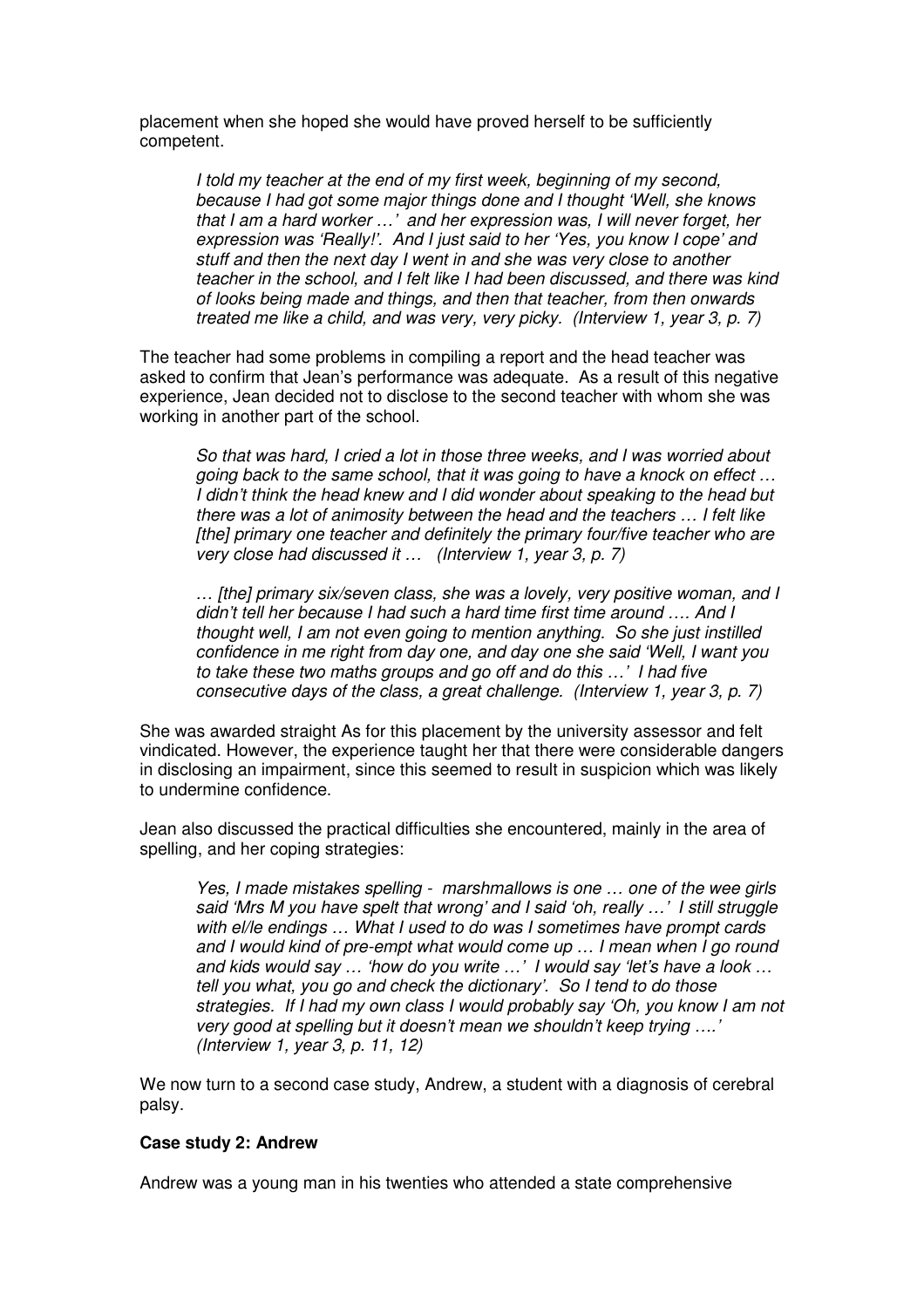school in a relatively disadvantaged area before undertaking an HNC at a further education college. Subsequently he was admitted to a university at some distance from his home to undertake the BEd in primary education. He was the first member of his family to participate in higher education. Andrew lived at home, resulting in a long cross-country bus journey to and from the university. Part of the reason for this was to enable him to support his disabled and widowed mother.

# Identification of disability

Andrew had cerebral palsy and experienced some impairment of motor function which affected his mobility and co-ordination. His impairment was not immediately obvious, and he often chose to 'pass' as a non-disabled person. Even close friends were often unaware of his difficulties. Despite having a close group of friend, Andrew did not mention his impairment until well into his second year, and in the context of a general discussion about pregnancy and premature babies:

With his friends the issue of his impairment arose out of a discussion about pregnancy and premature babies

I happened to mention that I was 3 months premature blah, blah, blah and my friend Hayley said 'has that left you with anything …' she was just asking. And I said 'well, it has actually' and I just explained to her and she said 'you'd never know that, you don't really notice it' And I was explaining about my eye sometimes goes right in the corner. There were like 'oh I notice it now' but they hadn't ever noticed it before. It wasn't until I pointed stuff out to them …'oh right', 'so that's what that was all about' or 'that's why sometimes you trip' or whatever. They have now got something to explain it all. Which is good. (Interview 2, p. 15)

Andrew was well supported at school as they were aware of his disability. At college, he received excellent support from the student disability adviser once he had disclosed his impairment. His disability adviser helped him claim disabled students allowance and provided other support. His experience at university, however, was far more variable. His first meeting with a disability adviser led to him being told that his disability was not severe enough to warrant additional support, despite the fact that his medical records had been sent on from the college. In second year, however, he met a different disability adviser who quickly arranged for him to have additional IT support:

Well last year as I say I only went once to find out about the disabled students' allowance [to check if anything] needed to change and I wasn't given the support I needed really … well I said I think I might need a PDA because of my organisational skills. [and she said] 'no, I don't think you do, if you think you need one come back and see me' …and I thought 'I am not giving them the satisfaction of going back ... when I went this time  $[2^{nd}$  year] she was like 'I think you could do with a PDA' and she was absolutely fantastic. I mean the contrast in support I was given between the two different people was amazing and I was pleasantly surprised because I kind of had this preconceived notion that they must all be like that and they are not. I think, I don't know if that lady had had a bad day when I went to see her …" (Interview 1, p. 10)

As a result of this approach to the disability office, he was also able to arrange extra time in exams from year 2 onwards.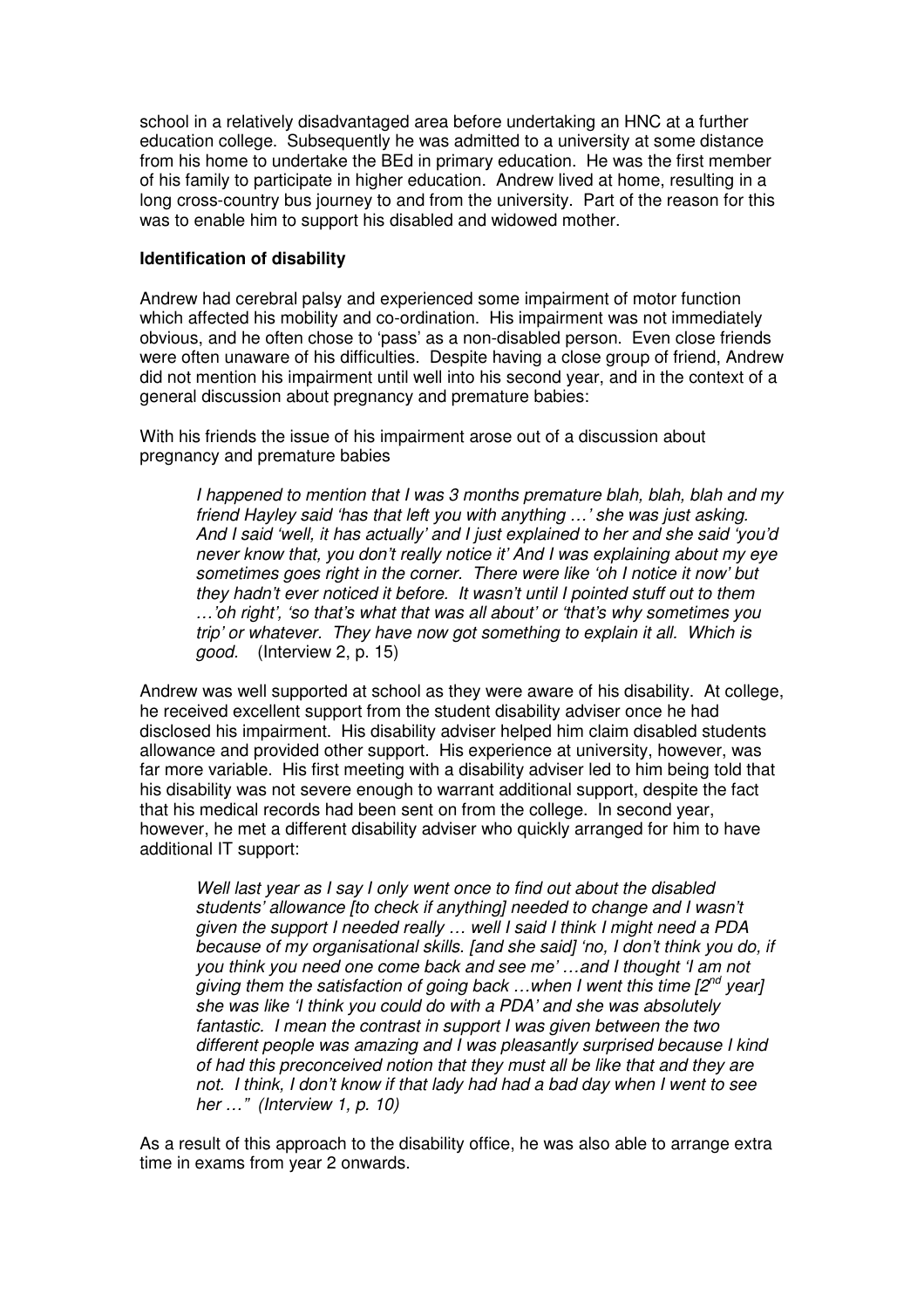# Disability and Identity

Whilst recognizing that he had an impairment, Andrew was reluctant to make this the defining feature of his identity. He did not feel he had been discriminated against, did not see himself as disabled and rejected the idea of being treated differently because of his impairment. In an interview in third year he commented:

I have never let it bother me, it's funny. I know that I am impaired to a certain extent and I am lucky that my impairment isn't a lot more severe. To me it just means that you might take longer to do things ... but at the end of the day it doesn't stop you doing things …You just need to learn to adapt … I have never really thought 'I can't do this and I can't do that. I just think 'I can do that and if I run into trouble I will cross that bridge when I come to it'. (Interview 1, year 3, p. 12)

However, he recognised that there were certain things which were difficult or impossible:

Definitely [difficult] – a lot of things. PE and things ... but again you just kind of say 'well I can do it to a certain extent' so I know my limits. You do it to your limit and stop and say 'I can't do any more'. (Interview 1, year 3, p. 12)

As a result of his desire to be treated the same as others, Andrew discussed his impairment with very few people:

So if you were to approach any of the lecturers … they wouldn't know because I don't tell them. I mean my circle of friends know and they have seen it, it is particularly bad when … well my legs are particularly bad at night time. When I am tired I start to fall over myself … I don't tell anyone because it's the whole pride thing, it is because I don't want anyone to treat me differently." (Interview 1, p. 8)

Part of the reason for saying little about his impairment was to avoid criticism or resentment from other students:

I don't want people to say 'oh, look at him, he's getting extra time' because I do see it. People in the course look at another girl who is disabled and they say 'oh, look at her she's got a laptop', or 'look at her' you know, I don't want that. I don't want to be ostracised like that, so that's why I don't mention it." (Interview 1, p. 8)

Andrew recognised that there were times when he needed to disclose, for example, to negotiate an alternative assignment on an Environmental Studies field trip:

The river study was one particular thing … They accommodated me really well. They just said 'you don't need to do that' but one of the assistants took me in the van and we went to a visitor centre and I evaluated the usefulness of the visitor centre. I was doing something, although it was different to the rest of them, I wasn't just sitting in the cabin with my feet up. (Post observation interview, p. 5)

Even receiving extra time in exams caused Andrew some degree of social embarrassment:

It is not something that I really like doing. I explained it to those who really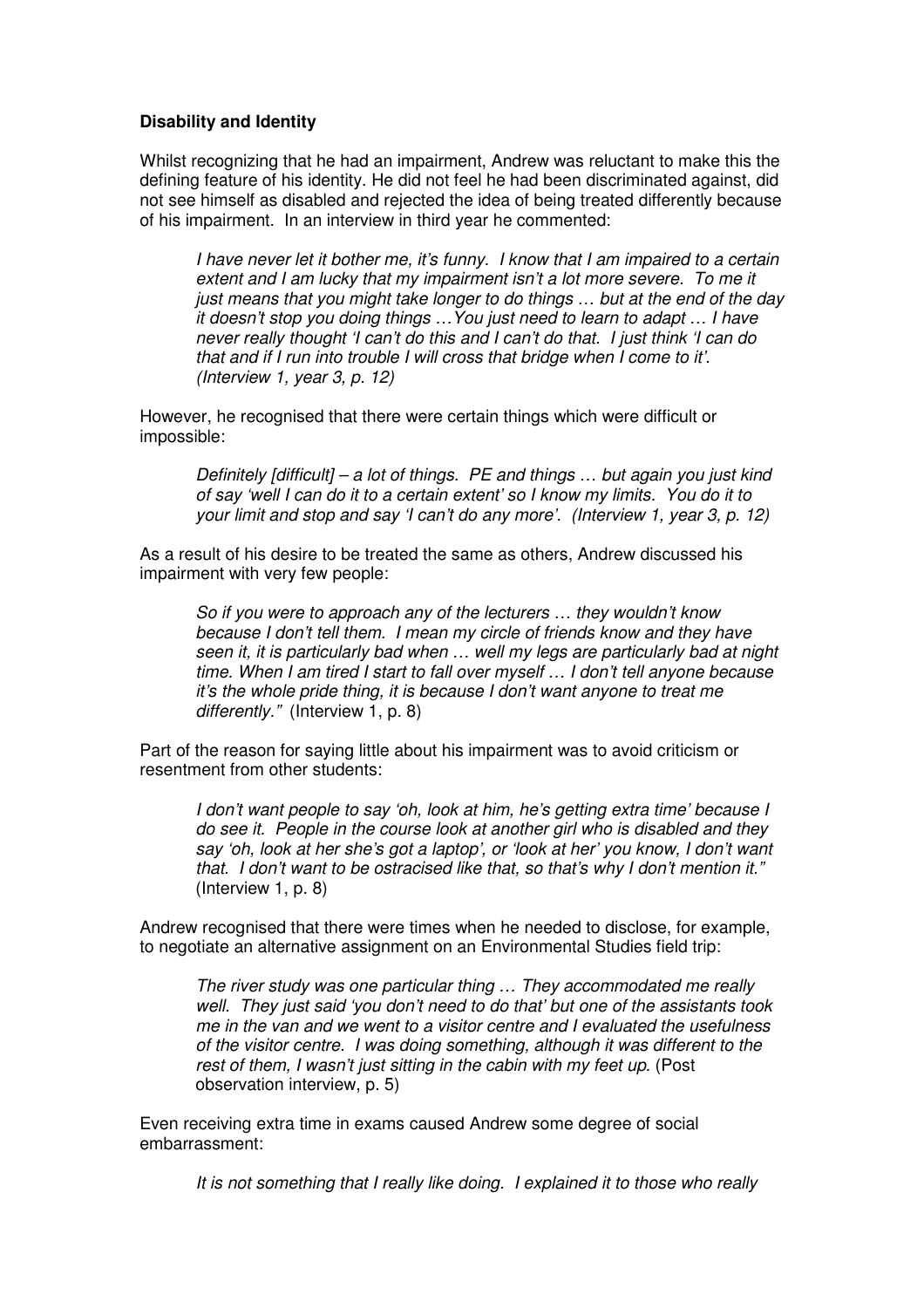needed to know and as for the rest of them well – I just left them guessing. All they knew was that I was up at George Square. They didn't know the reason. That was fine. I just said … I think I just said I had a wee bit extra time just to read over it more carefully. That was fine. (Interview 2, p. 5)

### Experiences of Teaching, Learning and Assessment

The only adjustments which Andrew received during his time at university were assistance with IT equipment, extra time in exams and some flexibility over deadlines. As was the case with Jean, his lecturers demonstrated very different understandings of disability:

All three lecturers felt that there were specific issues in relation to disabled students doing teacher training. However, they differed in terms of the extent to which they felt that disabled students could become 'fit to practise' and in the way that they tackled making reasonable adjustments. Lecturer 1, for example, whilst being willing to make some adjustments, felt that some students were simply 'too disabled' to teach:

In general I don't think we can make broad changes to the curriculum. The teaching courses are slightly different from the average academic course in that these people are all trained to be teachers. They can't be too disabled or the question would arise about what they are going to do in the classroom … We [the department] have never met together and said 'in general [how do we respond] … what we do is to respond to needs that we are informed about. (Lecturer 1, p.5)

Lecturer 2 felt that the institution had not managed to increase awareness of disability amongst staff a result of competing priorities:

I actually don't ever speak about these issues with my colleagues on a day to day basis … If the institution had done a good job of raising our awareness, it may well be putting things on our agenda to talk about on a regular basis … On our agendas are bums on seats, recruitments, financial income, new building plans – those sort of things occupy our time. (Lecturer 2, p. 9)

The lack of awareness and informed debate about disability issues was also strongly emphasised by lecturer 3, who had a background in special needs education and was a recent recruit:

I am inclined to say 'DDA what DDA'? People just don't seem to know about it …. I am constantly taken aback by the sorts of discussion that are had that I would have imagined taking place five years ago. (Lecturer 3, p. 12)

Lecturers felt that the GTCS needed greater clarity about the concept of fitness to practise and its operationalisation:

The whole question of who actually decides whether this disabled person is fit to come on the course is not clear. The GTC won't give you a straight answer, or they didn't to me. (Lecturer 1, p. 7)

An alternative view was presented by Lecturer 3, who felt that children could benefit greatly from being taught be someone who themselves experienced difficulties:

I am inclined to think children struggle a lot with reading and writing and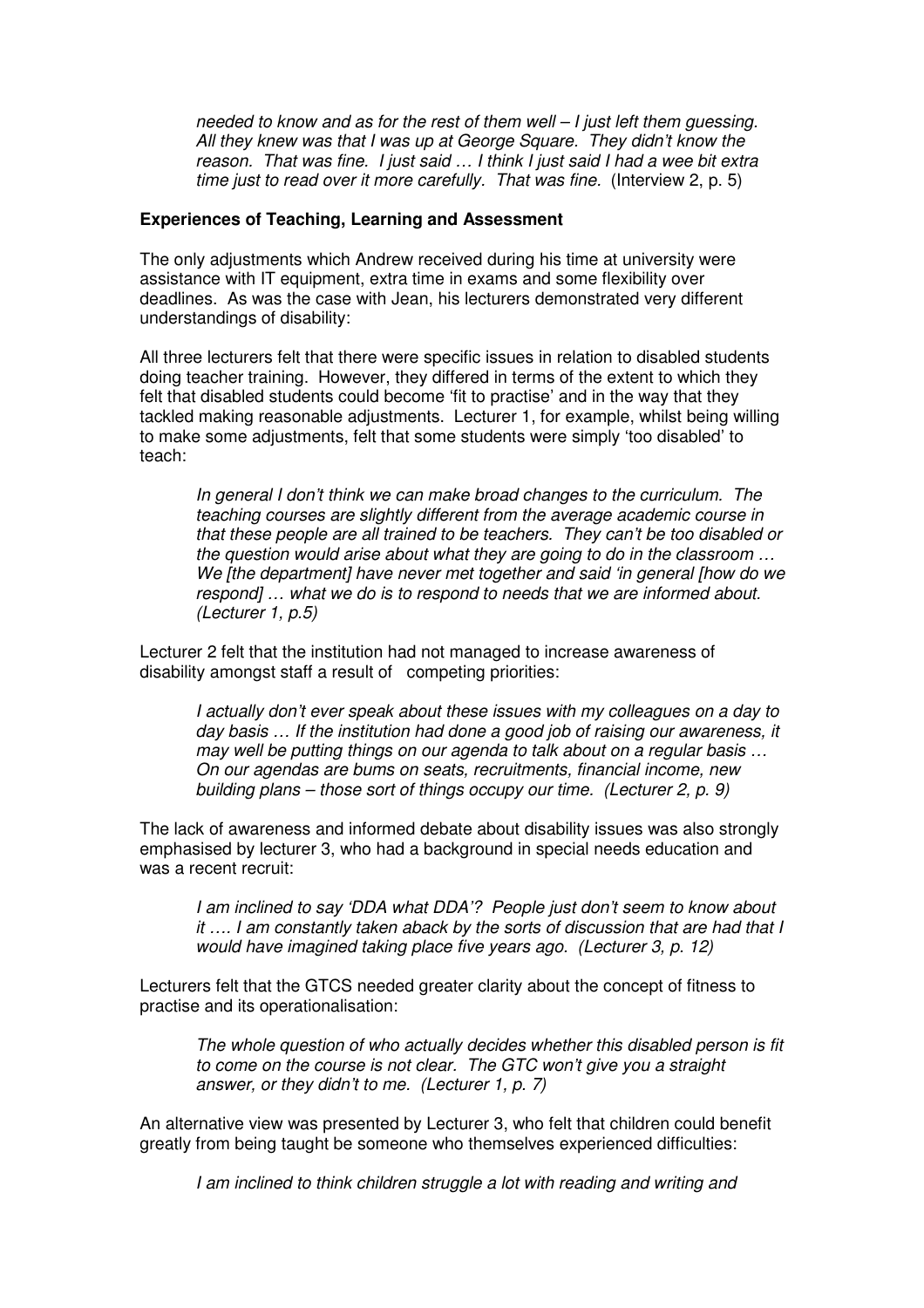someone who has really had to struggle themselves is particularly well placed in some ways to actually understand why it is that the children and young people they are teaching are struggling in the way that they are …. There are ways to manage dyslexia … I think if it is something that is addressed well by the individual and their environment then it can be a strength. I can see that it would be very demanding spending your working life addressing this disability. (Lecturer 3, p. 12)

### Work Placement

Whilst placements in years 1 and 2 were relatively successful, Andrew experienced major problems in relation to his placement in year 3, although these were triggered by his mother's illness rather than his impairment. He felt that school was unsympathetic, thus heightening his anxiety, and in the end decided to take some time out and redo the placement:

By the Friday I was completely scunnered. I don't mind constructive criticism but it had got to the point where I felt they were knifing me in the back every time he [teacher] said there was something wrong with my lesson, it was just like pure knife in my back … My mum would phone me at lunch time and I would end up crying to her on the phone. That's not me, I am not that emotional … I got home on the Friday and I phoned the school and said 'I am making an appointment with doctor' … I said 'it is nothing to do with the school … it's just me – I need to get myself sorted out …' She seemed fine and then she kind of put the boot in a bit and said 'clearly that is your decision but I would advise you to work through it'. … I said to her 'I am sorry my lessons haven't been up to scratch … it is just because I am going through some things … Then she really dug in and said 'well, yes from what I have seen you don't have what it takes to be a primary teacher'. I thought 'yes, kick me in the ribs when I am down.' (Interview 1, year 3, p. 6)

Finally, the placement was completed over the summer in his old primary school, which meant he was less tired and much less stressed. On the basis of this experience, Andrew decided that he would disclose his impairment to a future employer in order to ensure that reasonable adjustments could be made, particularly with regard to flexible deadlines to avoid over-tiredness and stress.

# Discussion and conclusion

We began this paper by discussing the contradictory imperatives in late capitalist societies in relation to disability. On the one hand, as observed by Stone (1984) disability clearly serves as a category of administrative convenience, justifying the exclusion of a large section of the population from the labour market who are often disadvantaged by poverty and exclusion rather than by impairment. Running alongside this discourse are at least two others. The idea of disability as stigma, as described by Goffman, still persists, making disability a shameful marker of physical or mental imperfection and consequently an unattractive identity for many people to accept. Counteracting this are the efforts of the disability movement and the Disability Rights Commission, which have sought to establish disability as a political category by promoting positive images of disabled people, drawing on discourses of difference rather than deficit. Clearly, these competing discourses around disability have knock-on effects in terms of the identity of those who either choose to be categorized as disabled or are categorized in this way by others.

As a result of anti-discrimination legislation, universities at one level buy into an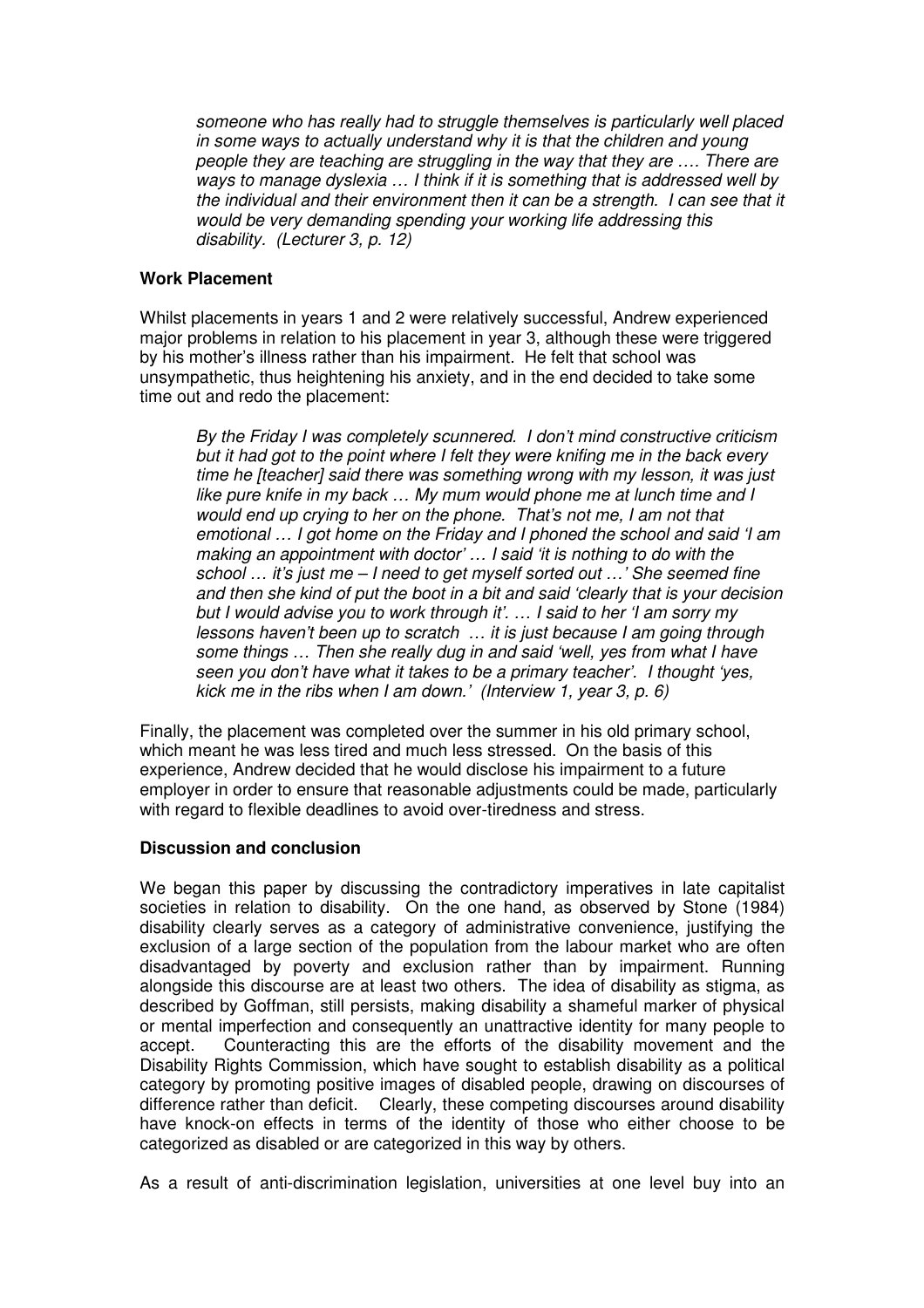understanding of disability as a political category and an important equality strand, and have responded to legislative requirements prohibiting discrimination and requiring positive action to facilitate the participation of disabled students. The views of individual lecturers, however, reveal that not everyone subscribes to this liberal stance, and particularly in vocational fields of study questions continue to be raised about whether disabled people can ever be deemed 'fit to practise' in areas such as education. Until very recently in Scotland, notions of an absolute standard of physical and mental fitness were underlined by the requirement of the professional regulatory body for a medical examination to rule out unfit individuals. The General Teaching Council for Scotland differs from professional regulatory bodies in other parts of the UK in its decision to scrap the fitness to practise standards. However, the attitudes of some university lecturers and school teachers discussed above indicate that it will be some time before the implications of this decision are fully understood by the teaching profession.

The case studies in this paper are of students with hidden, or almost hidden impairments, by far the largest group of disabled students in higher education. At school, Jean learnt that additional support may be helpful, but such needs were inherently shameful and must be hidden from other members of the class. At university, a doctor carrying out a medical examination intended to weed out the unfit from teaching suggested that she might benefit from a diagnosis of dyslexia in order receive certain benefits and allowances. Following a psychological examination, Jean was rewarded for the new diagnosis, receiving the Disabled Students Allowance, allowing her to purchase a laptop computer and to benefit from extra time in examinations. The downside, however, came in the form of institutional pressure to disclose her diagnosis on her school placement, risking the disapproval of teaching staff and possible damage to her future employment prospects. Unsurprisingly, Jean experienced considerable conflict as a result of these conflicting pressures, and by the end of the study had decided to jettison the category of disability as a significant part of her identity, since in the workplace it appeared that the disbenefits outweighed any benefits. As illustrated by the data in Table 1, her judgement appeared to be shared by the vast majority of disabled students moving into their induction year, where less than a third of students who were identified as disabled at university chose, or were forced, to retain this aspect of identity on making the transition into their working life.

Andrew's experience was slightly different. Like Jean, he was acutely aware of the stigma associated with being identified as disabled and the possible resentment of other students towards someone who appeared to be getting additional help. As a result, Andrew generally tried to pass as non-disabled, disclosing his impairment only to a small group of trusted friends and lecturers. However, the experience of failing to disclose an impairment on placement made him realise that in some situations he might need the protection of the law in order to request a reasonable adjustment, which would inevitably involve formal disclosure. In general, the case studies of Andrew and Jean reveal the powerful pressures which prevent students from disclosing an impairment when they move into the workplace, and the realities of ongoing prejudice in both universities and schools. Although the notion of 'fitness to practise' has been discarded as anachronistic and discriminatory, it clearly continues to exist in people's minds, reinforcing the idea of disability as individual deficit and the disabled individual as unworthy of full social inclusion.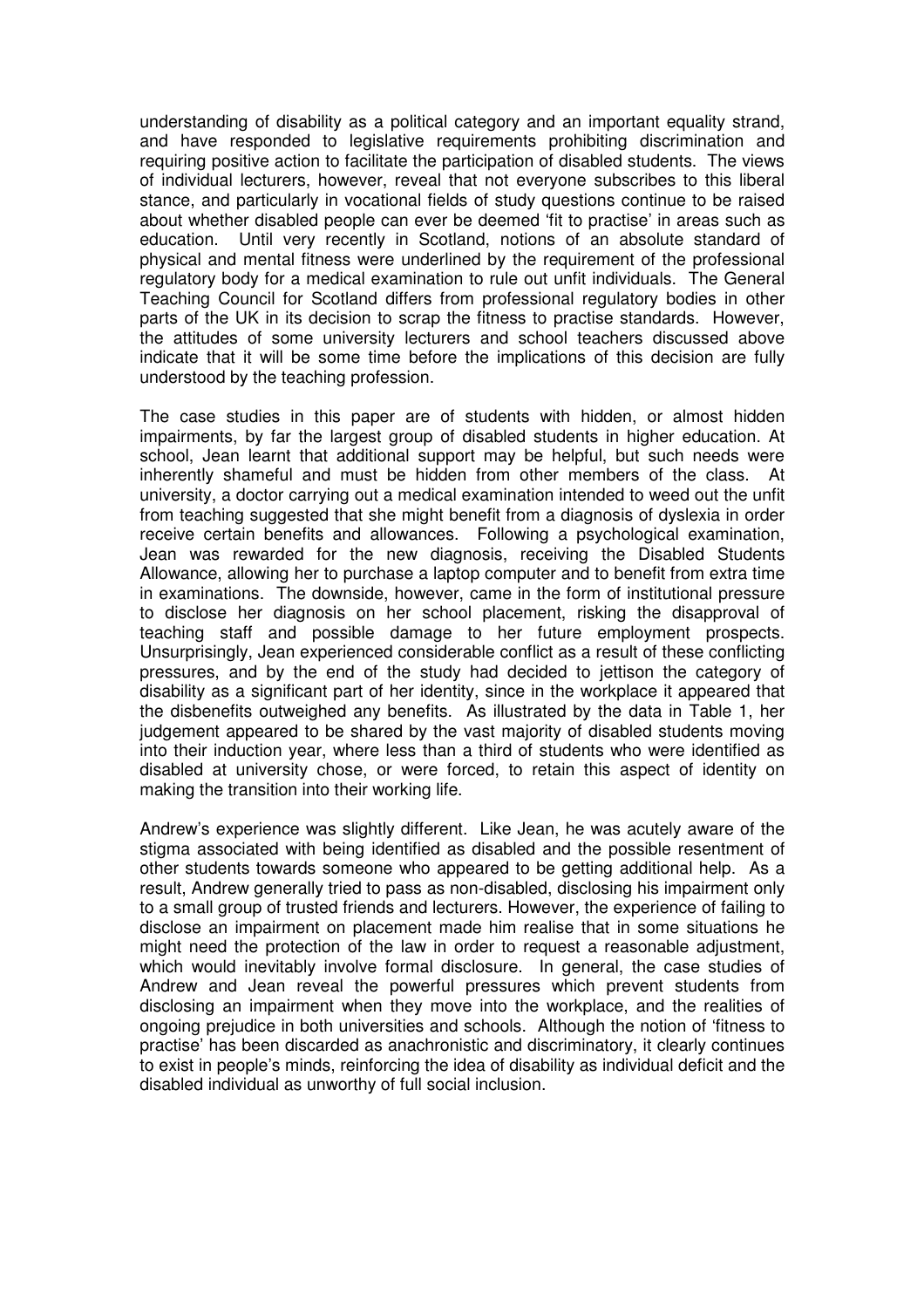# **References**

.

Beck, U (1992) The Risk Society London: Sage Publications.

Bennett, N., Dunne, E. and Carre, C. (1999) 'Patterns of core and generic skills in higher education, Higher Education, 37, 1, 71-93.

Bloch, F.S. and Prins, R. (eds) (2001) Who Returns to Work and Why? Transaction Publishers: New Brunswick and London

DfEE (1999) Circular 4/99 Physical and Mental Fitness to Teach of Teachers and of Entrants to Initial Teacher Training London: DfEE

General Teaching Council for Scotland (2004) Medical Standards Consultation http//www.scotland.gov.uk/consultations/education/medicallyfit.pdf

Goffman, E. (1990) Stigma Harmondsworth: Penguin

Hjörne, E. and Säljö, R. (2004) 'There is something about Julia: Symptoms, categories and the process of invoking ADHD in the Swedish school: A case study'. Journal of Language Identify and Education, 3, 1, 1-24.

Lash, C. and Urry, J. (1993) Economies of Signs and Space London: Sage Publications.

Oliver, M. (1990) The Politics of Disablement (Basingstoke, Macmillan).

Riddell, S., Brown, S. and Duffield, J. (1994) Conflicts of policies and models: the case of specific learning difficulties, in: S. Riddell and S. Brown, (Eds.) Special Educational Needs Policy in the 1990s: Warnock in the Market Place (London, Routledge).

Riddell, S., Baron, S. and Wilson, A. (2001) The Learning Society and People with Learning Difficulties, (Bristol, Policy Press).

Riddell, S, Tinklin, T. and Wilson, A. (2005) Disabled Students in Higher Education (London, RoutledgeFalmer).

Riddell, S., Banks, P. and Tinklin, T. (2005) Disability and Employment in Scotland: A Review of the Evidence Base Edinburgh: Scottish Executive

Stone., D.A. (1984) The Disabled State (Basingstoke, Macmillan).

Tomlinson, S. (1982) A Sociology of Special Education London: Routledge

Watson, N. (2002) 'Well, I know this is going to sound very strange to you, but I don't see myself as a disabled person': identity and disability, Disability & Society 17, 5, 509-529.